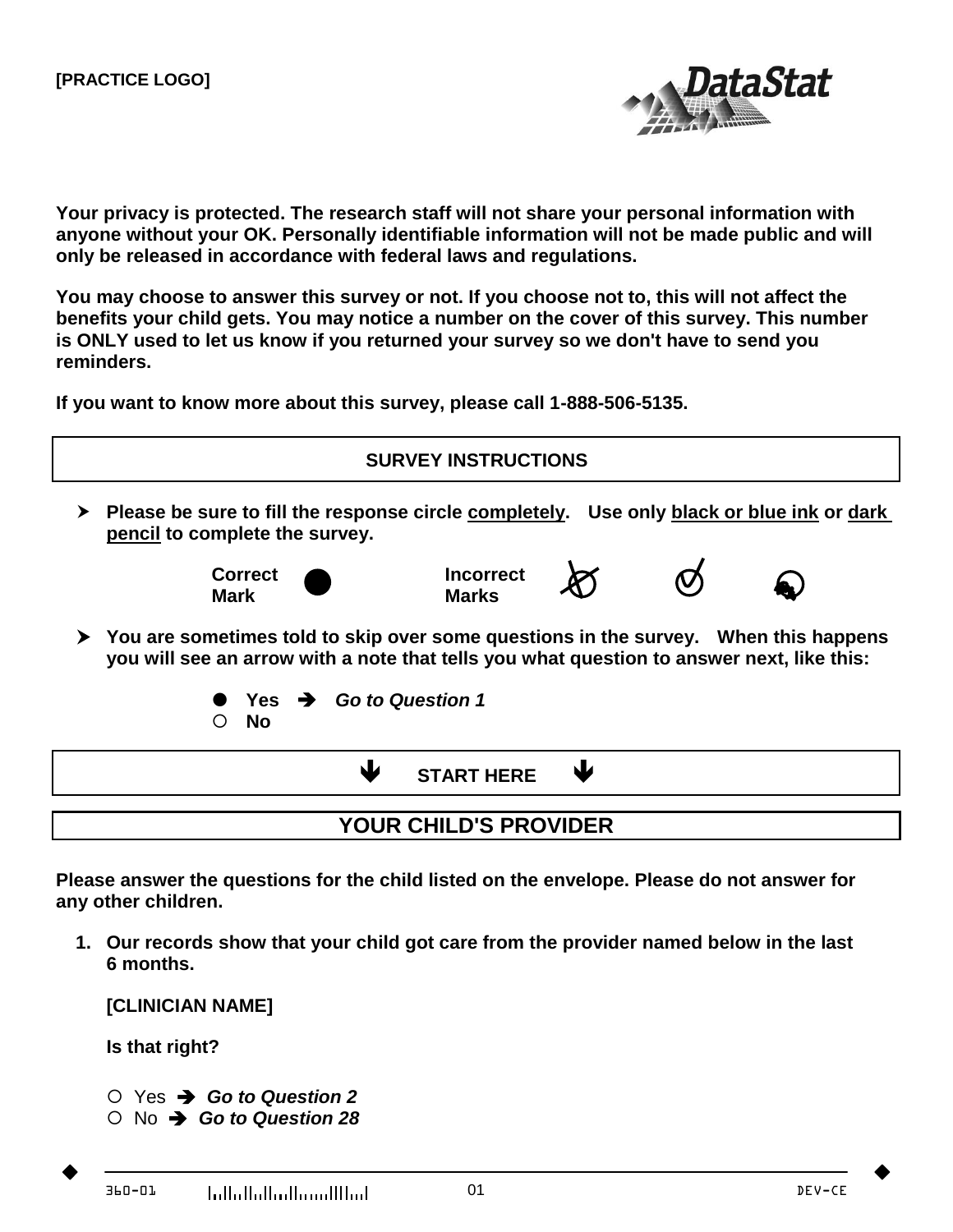**The questions in this survey will refer to the provider named in Question 1 as "this provider." Please think of that person as you answer the survey.**

- **2. Is this the provider you usually see if your child needs a check-up, has a health problem, or gets sick or hurt?**
	- Yes
	- O No
- **3. How long has your child been going to this provider?**
	- Less than 6 months
	- $O$  At least 6 months but less than 1 year
	- At least 1 year but less than 3 years
	- At least 3 years but less than 5 years
	- 5 years or more

## **YOUR CHILD'S CARE FROM THIS PROVIDER IN THE LAST 6 MONTHS**

**These questions ask about your child's health care. Do not include care your child got when he or she stayed overnight in a hospital. Do not include the times your child went for dental care visits.**

- **4. In the last 6 months, how many times did your child visit this provider for care?**
	- None *Go to Question 28*
	- O 1 time
	- $O<sub>2</sub>$
	- O 3
	- $\bigcirc$  4
	- $O<sub>5</sub>$  to 9
	- 10 or more times
- **5. In the last 6 months, did you ever stay in the exam room with your child during a visit to this provider?**
	- Yes *Go to Question 7*   $O$  No
- **6. Did this provider give you enough information about what was discussed during the visit when you were not there?**
	- Yes *Go to Question 10*
	- No *Go to Question 10*
- **7. Is your child able to talk with providers about his or her health care?**
	- Yes
	- No *Go to Question 10*
- **8. In the last 6 months, how often did this provider explain things in a way that was easy for your child to understand?**
	- O Never
	- O Sometimes
	- Usually
	- Always
- **9. In the last 6 months, how often did this provider listen carefully to your child?**
	- O Never
	- Sometimes
	- O Usually
	- Always
- **10. Did this provider tell you that you needed to do anything to follow up on the care your child got during the visit?**
	- O Yes
	- No *Go to Question 12*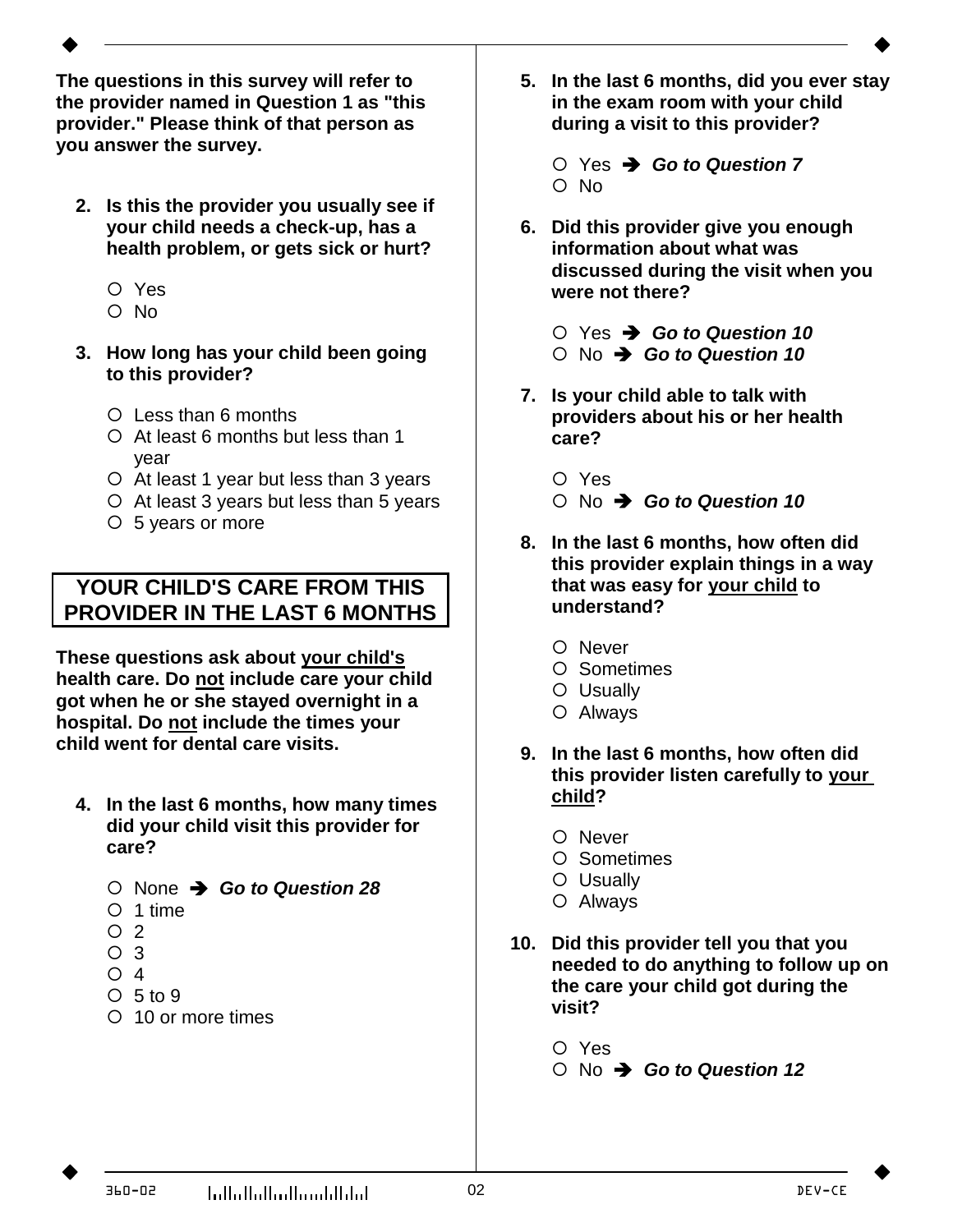- 
- **11. Did this provider give you enough information about what you needed to do to follow up on your child's care?**
	- Yes
	- O No
- **12. In the last 6 months, did you contact this provider's office to get an appointment for your child for an illness, injury, or condition that needed care right away?**
	- Yes
	- No *Go to Question 14*
- **13. In the last 6 months, when you contacted this provider's office to get an appointment for care your child needed right away, how often did you get an appointment as soon as your child needed?**
	- O Never
	- O Sometimes
	- Usually
	- Always
- **14. In the last 6 months, did you make any appointments for a check-up or routine care for your child with this provider?**
	- O Yes
	- No *Go to Question 15a*
- **15. In the last 6 months, when you made an appointment for a check-up or routine care for your child with this provider, how often did you get an appointment as soon as your child needed?**
	- O Never
	- O Sometimes
	- Usually
	- Always
- **15a. Did this provider's office give you information about what to do if your child needed care during evenings, weekends, or holidays?**
	- Yes
	- O No
- **16. In the last 6 months, did you contact this provider's office with a medical question about your child during regular office hours?**
	- O Yes
	- No *Go to Question 18*
- **17. In the last 6 months, when you contacted this provider's office during regular office hours, how often did you get an answer to your medical question that same day?**
	- O Never
	- O Sometimes
	- Usually
	- Always
- **18. In the last 6 months, how often did this provider explain things about your child's health in a way that was easy to understand?**
	- O Never
	- Sometimes
	- Usually
	- Always
- **19. In the last 6 months, how often did this provider listen carefully to you?**
	- O Never
	- O Sometimes
	- Usually
	- Always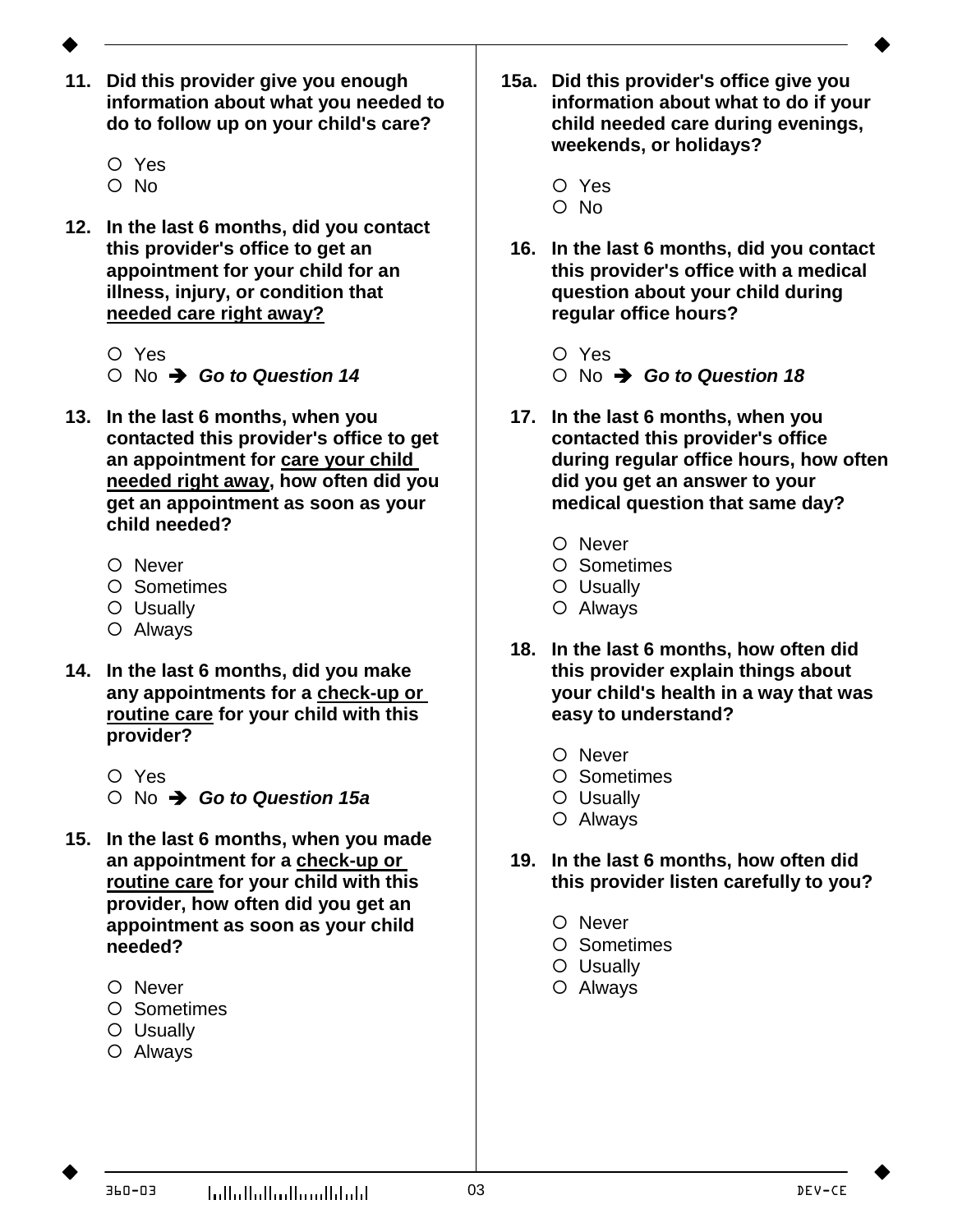- 
- **20. In the last 6 months, how often did this provider seem to know the important information about your child's medical history?**
	- O Never
	- O Sometimes
	- Usually
	- Always
- **21. In the last 6 months, how often did this provider show respect for what you had to say?**
	- O Never
	- O Sometimes
	- O Usually
	- Always
- **22. In the last 6 months, how often did this provider spend enough time with your child?**
	- O Never
	- O Sometimes
	- Usually
	- Always
- **23. In the last 6 months, did this provider order a blood test, x-ray, or other test for your child?**
	- Yes
	- No *Go to Question 25*
- **24. In the last 6 months, when this provider ordered a blood test, x-ray, or other test for your child, how often did someone from this provider's office follow up to give you those results?**
	- O Never
	- O Sometimes
	- Usually
	- Always

**25. Using any number from 0 to 10, where 0 is the worst provider possible and 10 is the best provider possible, what number would you use to rate this provider?**

|          |  |  |  |  | 0 0 0 0 0 0 0 0 0 0    |  |  |             |  |  |
|----------|--|--|--|--|------------------------|--|--|-------------|--|--|
|          |  |  |  |  | 0 1 2 3 4 5 6 7 8 9 10 |  |  |             |  |  |
| Worst    |  |  |  |  |                        |  |  | <b>Best</b> |  |  |
| Provider |  |  |  |  |                        |  |  | Provider    |  |  |
| Possible |  |  |  |  |                        |  |  | Possible    |  |  |

- **25a. Specialists are doctors like surgeons, heart doctors, allergy doctors, skin doctors, and other doctors who specialize in one area of health care. In the last 6 months, did your child see a specialist for a particular health problem?**
	- Yes
	- No *Go to Question 25c*
- **25b. In the last 6 months, how often did the provider named in Question 1 seem informed and up-to-date about the care your child got from specialists?**
	- O Never
	- Sometimes
	- Usually
	- Always

**Please answer these questions about the provider named in Question 1 of this survey.**

- **25c. In the last 6 months, did you and someone from this provider's office talk about the kinds of behaviors that are normal for your child at this age?**
	- Yes  $O$  No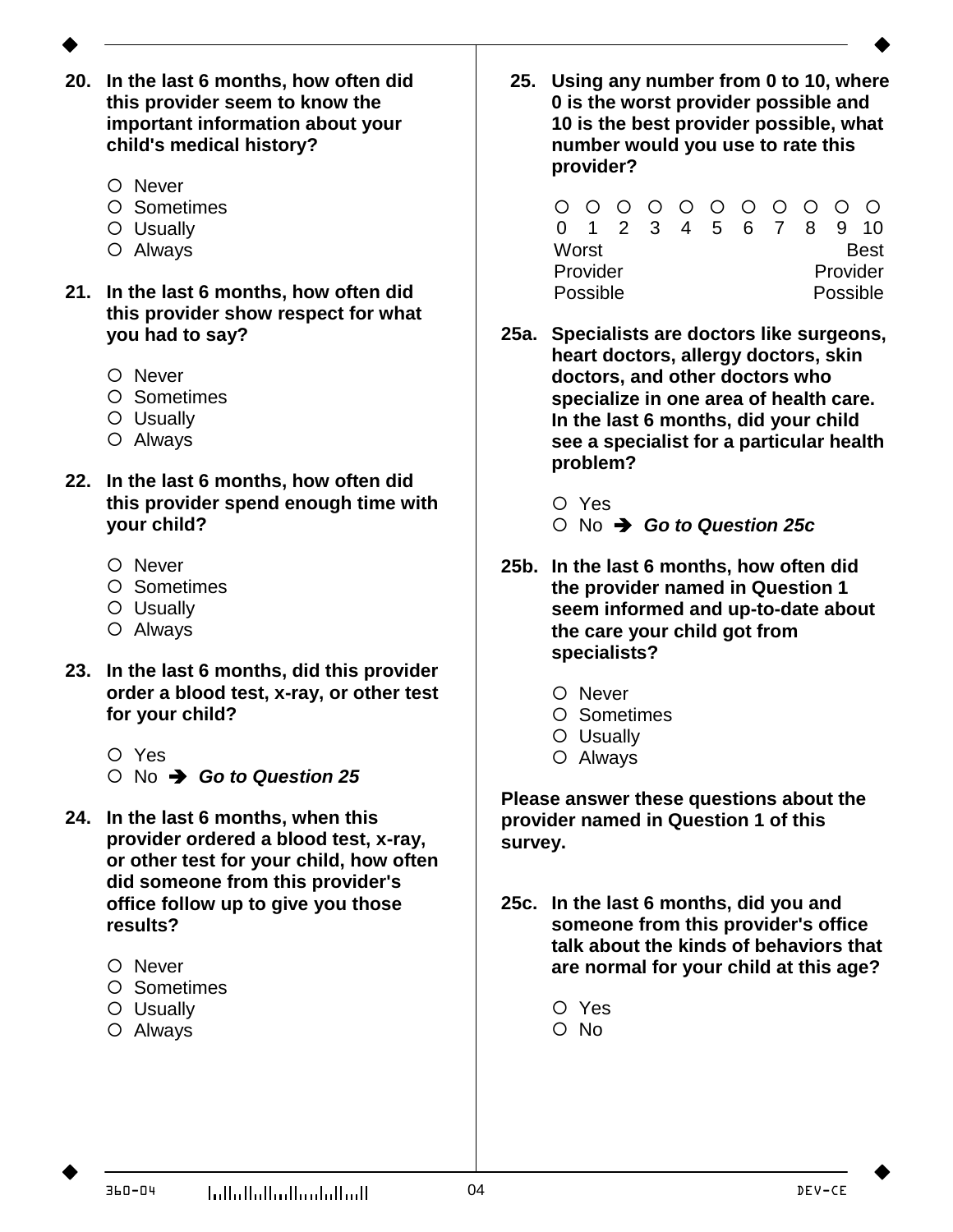- 
- **25d. In the last 6 months, did you and someone from this provider's office talk about how your child's body is growing?**
	- Yes
	- O No
- **25e. In the last 6 months, did you and someone from this provider's office talk about your child's moods and emotions?**
	- Yes
	- O No
- **25f. In the last 6 months, did you and someone from this provider's office talk about things you can do to keep your child from getting injured?**
	- Yes
	- O No
- **25g. In the last 6 months, did you and someone from this provider's office talk about how much or what kind of food your child eats?**
	- Yes
	- O No
- **25h. In the last 6 months, did you and someone from this provider's office talk about how much or what kind of exercise your child gets?**
	- Yes
	- O No
- **25i. In the last 6 months, did you and someone from this provider's office talk about how your child gets along with others?**
	- Yes
	- $\cap$  No

## **CLERKS AND RECEPTIONISTS AT THIS PROVIDER'S OFFICE**

- **26. In the last 6 months, how often were clerks and receptionists at this provider's office as helpful as you thought they should be?**
	- O Never
	- O Sometimes
	- O Usually
	- Always
- **27. In the last 6 months, how often did clerks and receptionists at this provider's office treat you with courtesy and respect?**
	- O Never
	- O Sometimes
	- O Usually
	- Always

## **ABOUT YOUR CHILD AND YOU**

- **28. In general, how would you rate your child's overall health?**
	- Excellent
	- O Very good
	- Good
	- O Fair
	- O Poor
- **29. In general, how would you rate your child's overall mental or emotional health?**
	- Excellent
	- O Very good
	- O Good
	- $O$  Fair
	- O Poor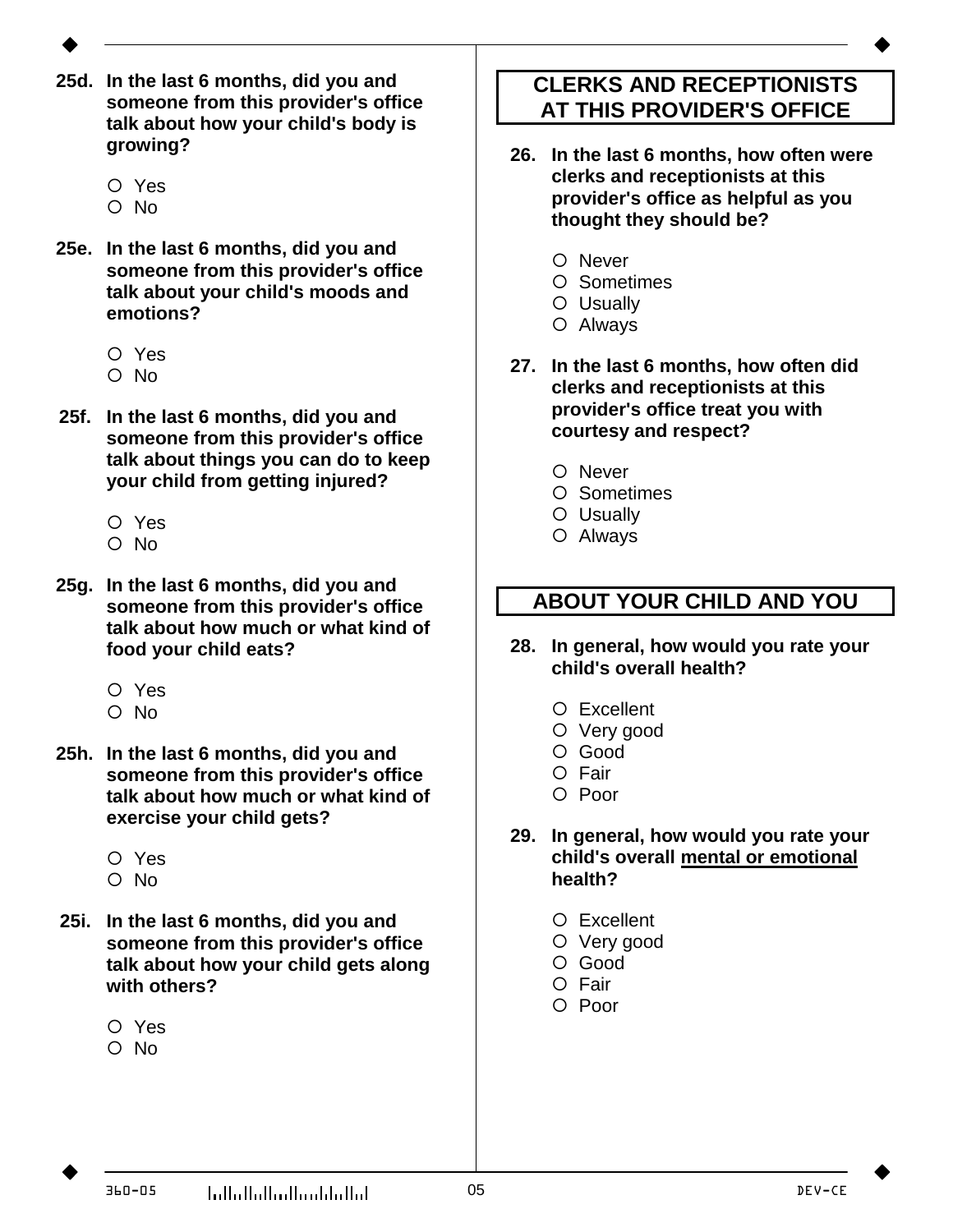

**33. What is your child's race? Mark one or more.**

**32. Is your child of Hispanic or Latino** 

 Yes, Hispanic or Latino O No, not Hispanic or Latino

White

O Male Female

Black or African American

**30. What is your child's age?**

Less than 1 year old

**31. Is your child male or female?**

**origin or descent?**

YEARS OLD (write in)

- Asian
- O Native Hawaiian or Other Pacific Islander
- O American Indian or Alaska Native
- O Other
- **36. What is the highest grade or level of school that you have completed?**
	- O 8th grade or less
	- O Some high school, but did not graduate
	- O High school graduate or GED
	- O Some college or 2-year degree
	- 4-year college graduate
	- O More than 4-year college degree

## **37. How are you related to the child?**

- Mother or father
- Grandparent
- Aunt or uncle
- Older brother or sister
- O Other relative
- Legal guardian
- O Someone else
- **38. Did someone help you complete this survey?**
	- Yes *Go to Question 39*
	- No *Thank you. Please return the completed survey in the postage-paid envelope.*
- **39. How did that person help you? Mark one or more.**
	- O Read the questions to me
	- Wrote down the answers I gave
	- Answered the questions for me
	- O Translated the questions into my language
	- O Helped in some other way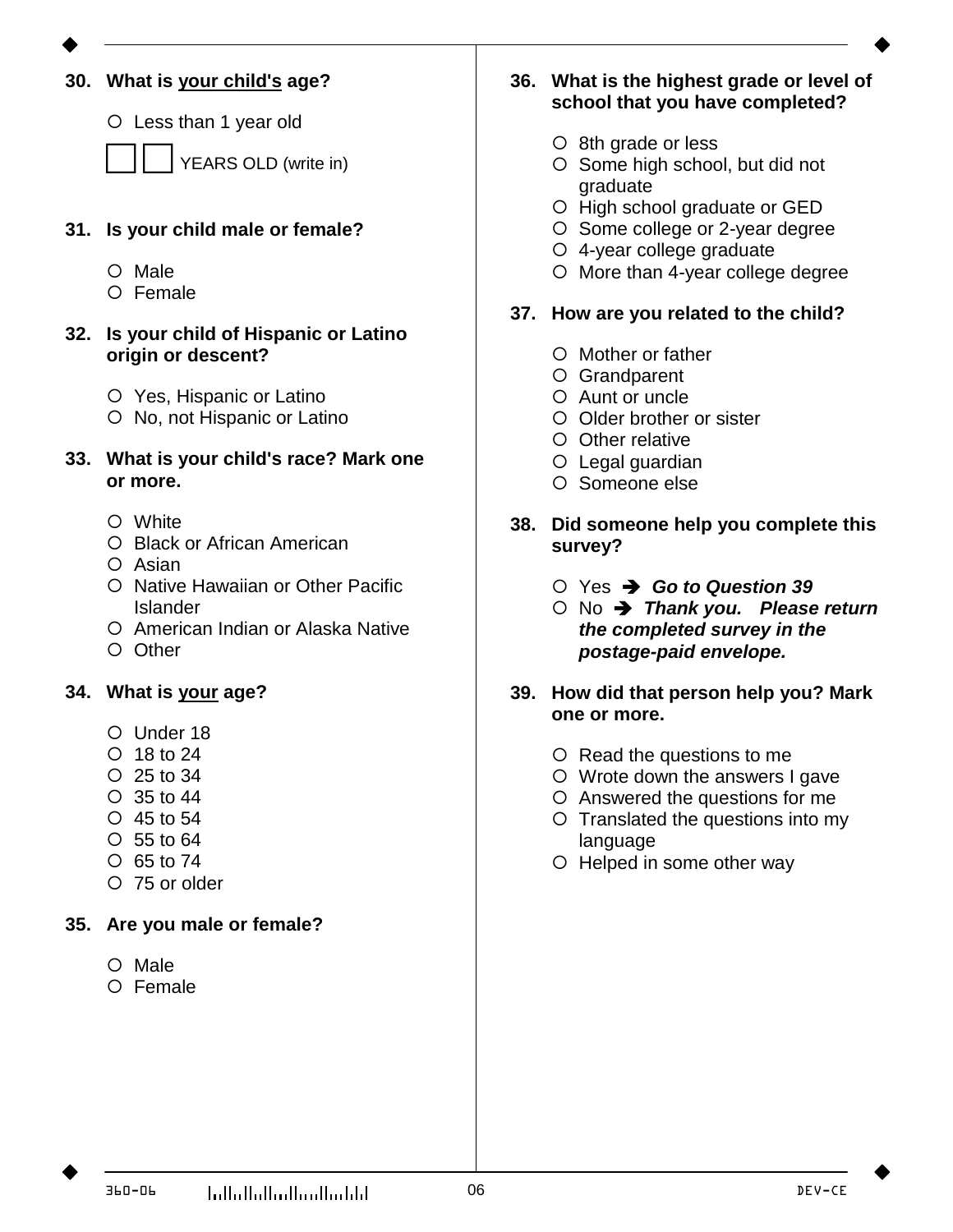**Thanks again for taking the time to complete this survey! Your answers are greatly appreciated.**

**When you are done, please use the enclosed prepaid envelope to mail the survey to:**

> **DataStat 3975 Research Park Drive Ann Arbor, MI 48108**